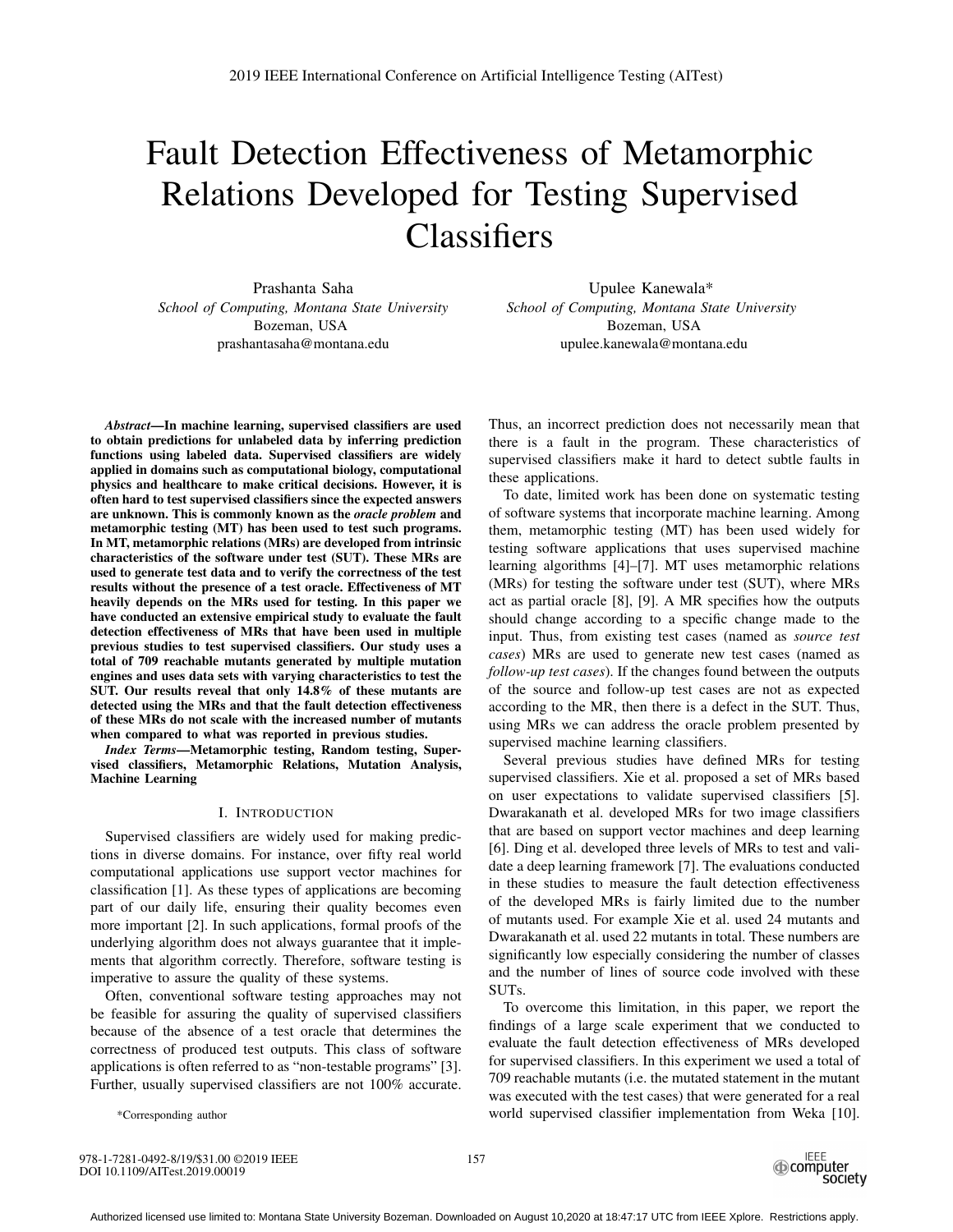Our results show a significant reduction of the fault detection effectiveness with the increased number of mutants.

Rest of the paper organized as follows: Section II describes the background of this work, including an overview of supervised machine learning and the k-Nearest Neighbors algorithm, which is used as the SUT in this study. Section III discusses more about MT and the MRs used for testing. In Section IV we discuss the details of our experimental approach and mutation analysis. Section V presents the results and their analysis. Section VI identifies the related work and Section VII contains our conclusions and future work.

#### II. BACKGROUND

#### *A. Supervised Machine Learning Classifiers*

Supervised classification is the task of deducing a function from labeled training data such that it can be used to predict unknown labels on test data. Training data can be represented by two vectors of size *k*. One vector is the training samples  $S = \langle s_0, s_1, \ldots, s_{k-1} \rangle$  and the other one is the class labels  $C = \langle c_0, c_1, \ldots, c_{k-1} \rangle$  where,  $c_i$  is the class label for  $s_i$ . Each sample  $s_i$  has  $m$  features from which the prediction function will be learned. Class labels are a finite set and each class label *c<sub>i</sub>* is an element of it, i.e.  $c \in L = \langle l_0, l_1, ..., l_{n-1} \rangle$ , where  $n$  is the number of class labels [5].

Supervised machine learning applications execute in two phases: the *training phase* and *testing phase*. In the *training phase*, a set of training samples are used by a supervised classification algorithm to learn a prediction function. To develop the prediction function, the supervised learning algorithm would analyze how the attributes relate to the class label. In the *testing phase*, the prediction function is applied to unseen data known as the *test set*, where the class labels are unknown. The application attempts to predict the class label for each instance in the test set using the learned prediction function [5]. Some of the commonly used supervised classification algorithms are K-Nearest Neighbors [11], Naive Bayes [12] and Support Vector Machine [1].

### *B. K-Nearest Neighbors*

This study uses an open-source implementation of the K-Nearest Neighbors (kNN) algorithm as the SUT. kNN is particularly chosen due to its popularity in the machine learning community and is used in domains such as recommendation systems, semantic searching and anomaly detection etc. Further, Xie et al. used kNN in their study and using the same algorithm would allow us to do a comparison with their results [5]. However, the MT approach discussed here should be applicable to other supervised learning algorithm implementations.

In kNN, for a sample training set *S*, each sample set has *m* attributes,  $<$  att<sub>0</sub>, att<sub>1</sub>, ..., att<sub>*m*−1</sub> >, and also *n* classes,*< l*o*, l*1*, ..., l*<sup>n</sup>−<sup>1</sup> *>*. The sample test data is  $t_s, t_s, a_0, a_1, \ldots, a_{m-1} >$ . kNN computes the distance between each sample training set and the test case. Euclidean distance metric is one of the most popular approach to measure distance. For sample  $s_i \in S$ , the value for each attribute is

 $\langle sa_0, sa_1, \ldots, sa_{m-1} \rangle$ . And the euclidean distance formula is:

$$
dist(s_i, t_s) = \sqrt{\sum_{j}^{m-1} (sa_j - a_j)^2}
$$

Once the distance is calculated, kNN selects the *k* nearest training samples for the test data after sorting all the distances. These *k* samples from the training set are considered as the *k-nearest neighbors* of the test case. Then, kNN calculates the proportion of each label in the selected k-nearest neighbors. The class label with the highest proportion is predicted as the label for the test data.

# III. METAMORPHIC TESTING FOR SUPERVISED CLASSIFIERS

Often, programs exhibit properties such that if the test input is changed in a way that the new output can be predicted based on the original output. In MT, such properties (known as MRs) are used as partial oracles to conduct testing [13], [14]. In practice one can easily apply MT. As the first step, it is necessary to identify MRs that can relate multiple pairs of the inputs and outputs of the SUT. Then, source test cases are generated using techniques like random testing, structural testing or search based testing and the corresponding follow-up test cases are constructed based on the MRs. In our previous studies we investigated how the fault detection effectiveness of MT varies with various source test case generation techniques such as different structural coverage based approaches and our results show that coverage based source test case generation outperforms randomly generated source test cases [15]. After executing the source and the follow-up test cases on the SUT we can check if there is a change in the output that matches the MR, if not the MR is considered as violated. Violation of a MR during testing indicates faults in the SUT. Since MT checks relationship between inputs and outputs of a test program, we can use this technique when the expected result of individual test output is unknown.

For example, *Consistence with affine transformation* MR described in Section III-A can be used to test a kNN classifier. Source test case for kNN can be randomly generated (see Table I for an example - training data on the left and test data on the right). After executing this source test case, the output will be the class label predicted for that test case which is 0 for this example. To generate follow-up test case, we apply the input transformation described in the above MR, where an arbitrary affine transformation function is applied to the attributes of both the training data and test data. After executing the follow-up test case the output is 0 which is the predicted class label for the transformed test data. To satisfy this MR both the source and follow-up test case outputs should be same. Therefore, in this example, the considered MR is satisfied for the given source and follow-up test cases.

## *A. Identified MRs for Testing kNN*

Murphy et al. [4] suggested six MRs (additive, multiplicative, permutative, invertive, inclusive and exclusive) that can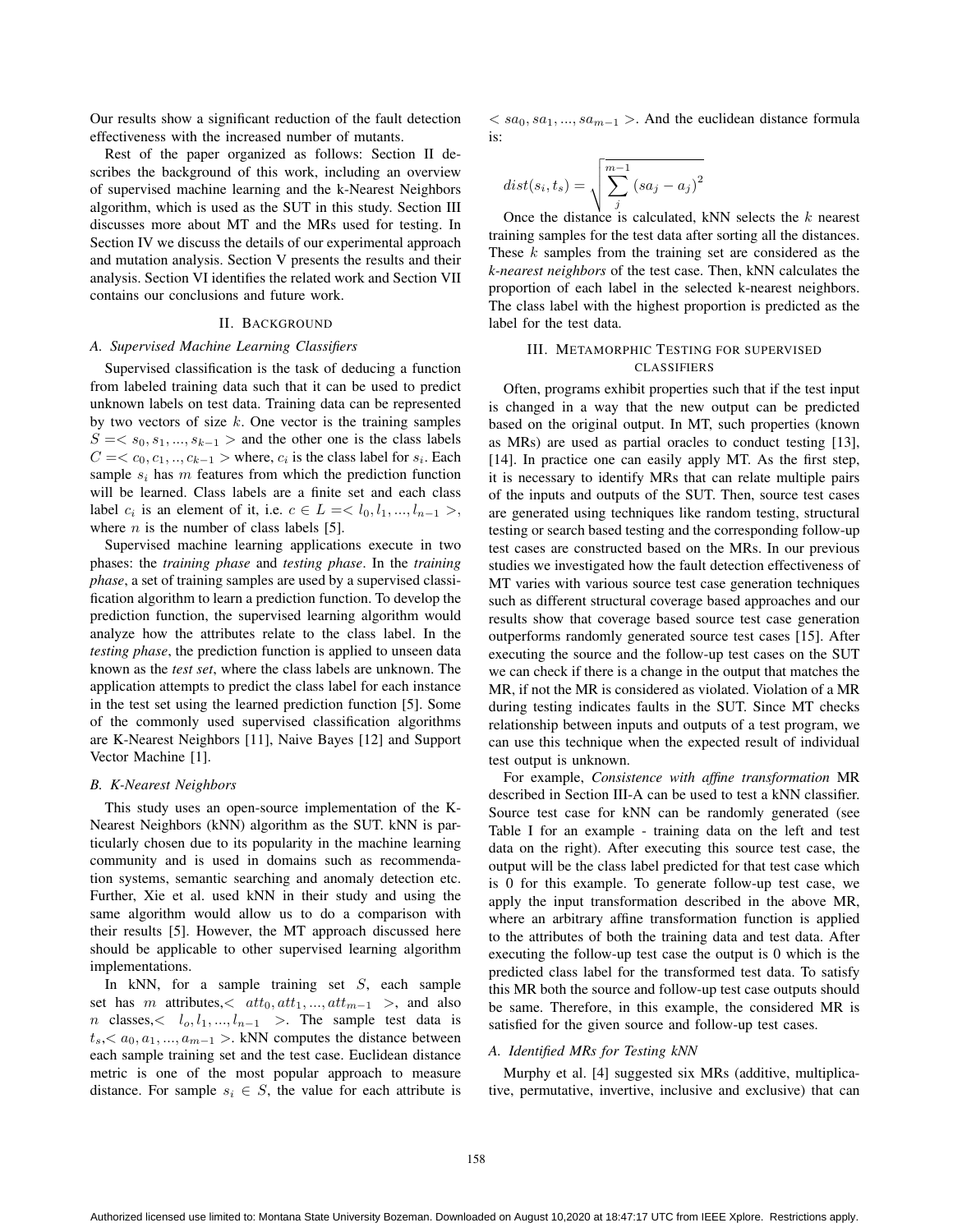be applied to machine learning applications including both supervised and unsupervised ML. Xie et al. developed a set of MRs based on the user expectations of supervised classifiers [5]. In our study, we mainly use the MRs developed by Xie et al. to test kNN. Some variations of the same MRs are used in some recent studies as well [6]. Below we provide a brief description of these MRs (formal definitions can be found in [5]).

MR1: Consistence with affine transformation. If we apply some affine transformation function,  $f(x) = kx + b$ ,  $(k \neq$ 0), to every value  $x$  in some subset of features in the training and testing data, and then create a new model using this data, the predictions made by the model should be unchanged.

MR2: Permutation of the attribute. If we permute the order of the attributes, or features, of all the samples in the training and testing data, the result of the predictions of the test data should not change.

MR3: Addition of uninformative attributes. If we add some new feature that is equally associated with all classes, the predictions of the test data should not be changed.

MR4: Consistence with re-prediction. Suppose we predict some test case  $t$  as class  $l_i$ . If we append  $t$  to our training data and re-create the model, *t* should still be classified as class  $l_i$ .

MR5: Additional training sample. Suppose we predict some test case  $t$  as class  $l_i$ . If we duplicate all samples of class  $l_i$  in our training data and re-classify our test data,  $t$ should still be classified as  $l_i$ . More generally, every test case predicted as class  $l_i$  should still be predicted as class  $l_i$  with the duplicated samples.

MR6: Addition of classes by re-labeling samples. For some test cases not of class *l*i, we switch the class label from *x* to  $x^*$ . Then every test case predicted as class  $l_i$  should still be predicted as class  $l_i$  with the re-labeled samples.

MR7: Permutation of class labels. If we permute the order of the class labels with some random permutation  $p(l_i)$  where  $l_i$  is a class label, all test cases which were predicted as  $l_i$ should now be predicted as  $p(l_i)$ .

MR8: Addition of informative attribute. If we add some new feature that is strongly associated with one class,  $l_i$ , then for every prediction that was class  $l_i$ , the prediction with this new attribute should also be class  $l_i$ .

MR9: Addition of classes by duplicating samples. Suppose we duplicate every class except for *n*, and give them all a new class. For example, if we originally had class labels of 1, 2, 3, and 4, then we would create class labels of 1, 1\*, 2,  $2^*$ , 3, 4, 4<sup>\*</sup>. Then every test case predicted as class  $l_i$  (class 3) in this example) should still be predicted as class  $l_i$  with the duplicated samples.

MR10: Removal of classes. If we remove some class *l*i, the remaining predictions should remain unchanged.

MR11: Removal of samples. If we remove samples that have not been predicted as class  $l_i$ , then all cases which were predicted as *l*<sup>i</sup> should remain unchanged.

When using these MRs for testing kNN, it is important to select the appropriate value for *k* (i.e. number of nearest neighbours) such that the MR becomes a necessary property

for kNN. Table II shows the *k* values used with each MR for verification of kNN [5].

TABLE I SAMPLE DATA SET

| @attribute pictures numeric<br>@attribute paragraphs numeric<br>@attribute files numeric<br>@attribute files2 numeric<br>@ attribute profit $\{0,1,2,3,4\}$<br>@data<br>45.3.16.38.0<br>15,87,89,46,4<br>59,77,94,11,0<br>86.89.94.15.2<br>80.28.94.11.4<br>23.12.47.41.1<br>94, 15, 22, 15, 0<br>95, 26, 97, 76, 3<br>50,90,0,72,2<br>33.46.47.95.0 | @attribute pictures numeric<br>@attribute paragraphs numeric<br>@attribute files numeric<br>@attribute files2 numeric<br>@attribute profit $\{0,1,2,3,4\}$<br>@data<br>6.40.8.89.0 |
|------------------------------------------------------------------------------------------------------------------------------------------------------------------------------------------------------------------------------------------------------------------------------------------------------------------------------------------------------|------------------------------------------------------------------------------------------------------------------------------------------------------------------------------------|

#### IV. EXPERIMENTAL STUDY

The goal of this experimental study is to conduct an in-depth evaluation of the fault detection effectiveness of the MRs listed in Section III-A. We used the kNN implementation in Weka 3.5.7 as the SUT [10].

# *A. Research Questions*

We conducted a set of experiments to answer the following research questions:

- 1) How does the fault detection rate of MRs vary as the number of mutants increase? As we mentioned above the fault detection effectiveness of these MRs were measured using a limited set of mutants in previous studies [5]. But it is important to use a reasonable number of mutants to evaluate the fault detection effectiveness using the mutation killing rate. Therefore we increase the number of mutants significantly and measure the killing rate.
- 2) Does the fault detection rate of MRs change with varying the data set size in the source test cases? There are two major components in MT that determines its fault detection effectiveness: the MRs and the source test cases. We examined whether varying the data set size of the source test case can effect the mutant killing rate for a given MR.
- 3) Does the fault detection effectiveness vary with the mutation engine used to generate the mutants? As we discussed above the underlying process used by MuJava and Major for generating mutants is different. The purpose of this research question is to see whether that one category of mutants are hard to kill than the other.

#### *B. Source and Follow-up Test Cases*

In an individual source test case there is a training set and a test set. Similar to Xie et al. [5], we used a random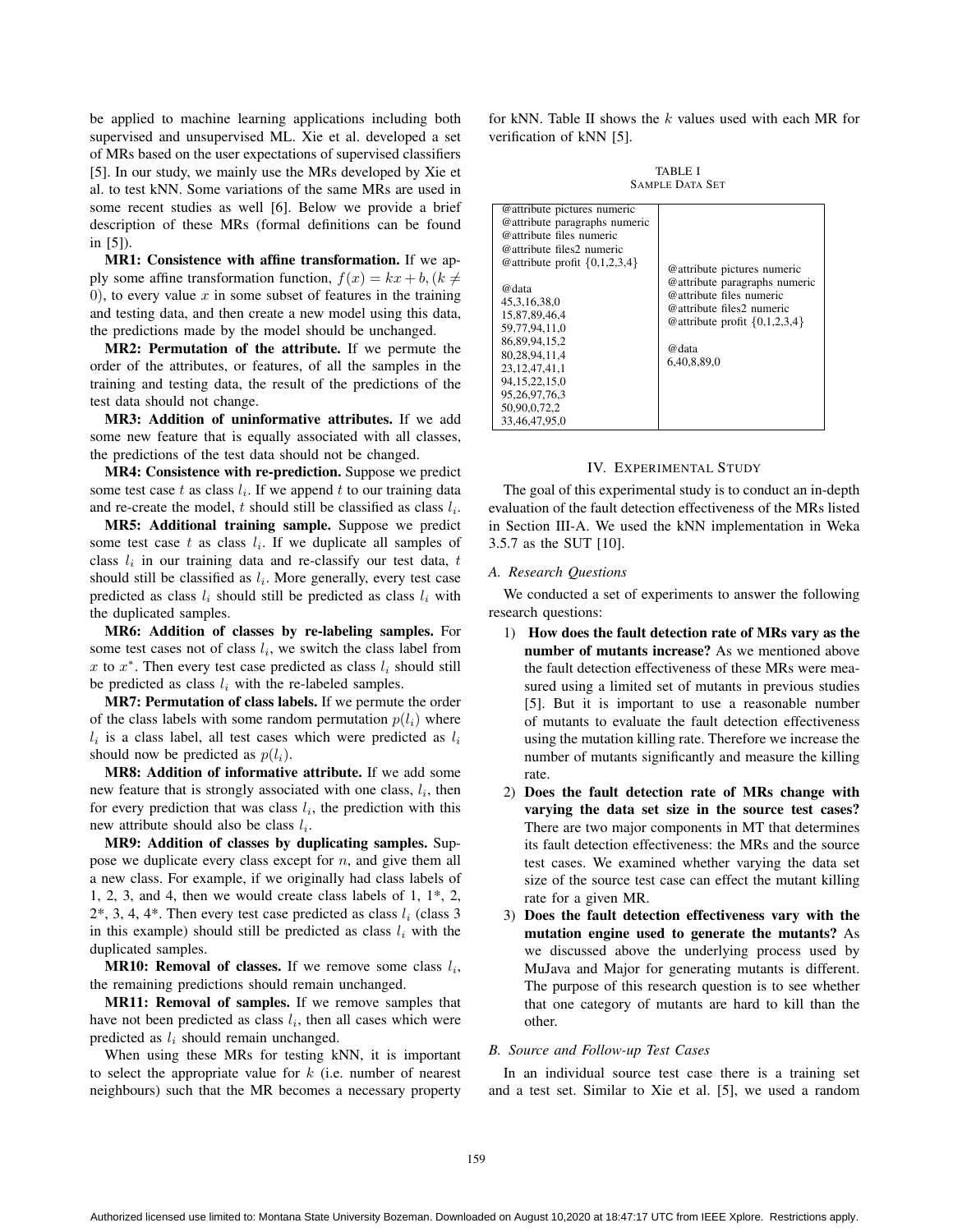approach to generate these source test cases. In each training and test set, there are four numerical attributes that are named as: {*pictures, paragraphs, f iles, f iles*2}. The class label *prof it* can have five values  $\{0, 1, 2, 3, 4\}$ . The value of each attribute is randomly selected and ranges within [0, 100]. The value of the class labels are also selected randomly. The training set size ranges within [10, 200]. Table I shows a sample source test case, with the training data set on the left and test data set on the right.

We transform the source test cases to obtain the corresponding follow-up test cases according to the MRs described in Section III-A. Multiple source and follow-up test case pairs are generated for each MR by varying the number of samples in the training data set as well as the size of source test case.

We executed all the source and follow-up test case pairs on the original kNN implementation and validated the outputs against each MR before proceeding to the mutation analysis described below. The original kNN implementation did not report any MR violations.

TABLE II METAMORPHIC RELATIONS FOR KNN USED IN MUTATION ANALYSIS

|       | MR1 Consistence with affine transformation     |
|-------|------------------------------------------------|
| $k=3$ | MR2 Permutation of the attribute               |
|       | MR3 Addition of uninformative attributes       |
|       | MR4 Consistence with re-prediction             |
|       | MR5 Additional training sample                 |
|       | MR6 Addition of classes by re-labeling samples |
| $k=1$ | MR7 Permutation of class labels                |
|       | MR8 Addition of informative attribute          |
|       | MR9 Addition of classes by duplicating samples |
|       | MR10 Removal of classes                        |
|       | MR11 Removal of samples                        |

#### *C. Mutation Analysis*

To evaluate the fault detection effectiveness of the MRs described in Section III-A, we use a mutation engine to systematically inject defects into the SUT. Mutation testing has been extensively used to evaluate fault detection effectiveness, as many experiments suggest that mutants are a proxy to the real faults for comparing testing techniques [16]. As we mentioned above, previous studies used mutation analysis to evaluate the fault detection effectiveness of MRs [5]. But, the number of mutants used in the mutation analysis is quite low compared to the size of the SUT's used in those experiments.

In our evaluation, we applied MuJava [17] and Major [18] tools to systematically generate mutants for kNN in Weka-3.5.7. MuJava is a powerful and automatic mutation analysis system, which can support both method-level and class-level mutation operators. MuJava provides various types of mutants, including inter-class, intra-class, inter-method and intra-method level of mutants. In this experiment, we only included the intra-method level of mutants. Major is a mutation testing framework which manipulates the abstract syntax tree of the SUT. Similar to MuJava, we only used the intra-method level mutant operators from the Major tool.

MuJava and Major allows users to define which parts of the source code needs to be mutated. Since, Weka is a large scale software with about 16.4M source code and our experiments only focuses on the functionality of the kNN classifier, we only selected the class files which are directly related to the kNN classifier according to its hierarchy structure. Table III shows the names of the selected class files in our mutation analysis. We generated all possible mutants for the 6 class

TABLE III SELECTED FILES FOR MUTATION ANALYSIS

| kNN                                                   |  |
|-------------------------------------------------------|--|
| weka.classifiers.lazy.IBk.java                        |  |
| weka.core.Attribute.java                              |  |
| weka.core.neighboursearch.LinearNNSearch.java         |  |
| weka.core.neighboursearch.NearestNeighbourSearch.java |  |
| weka.core.NormalizableDistance.java                   |  |
| weka.core.EuclideanDistance.java                      |  |

files in Table III. After excluding the mutants that caused compilation errors, runtime exception as well as equivalent mutants, we have obtained a total of 1500 mutants from the MuJava and Major mutation tools. From those mutants we identified 609 mutants generated by MuJava that are reachable by the test cases that we described above. From the mutants generated by Major, we randomly selected 100 mutants that are reachable by the test cases due to time limitations. The distribution of mutants between the two tools are described in Table IV.

TABLE IV DETAILS OF MUTANTS

| Tool Name | Total # of mutants<br>generated | # of mutants used |
|-----------|---------------------------------|-------------------|
| MuJava    | 2383                            | 609               |
| Major     | 987                             | 100               |

#### V. RESULTS AND DISCUSSIONS

Below we discuss the results of our experiments and provide answers to our research questions.

1. How does the fault detection rate of MRs vary as the number of mutants increase?

Out of the 709 mutants (609 MuJava + 100 Major) used in this experiment, only 105 (14.8%) mutants could be killed using the MRs. This is a significant decrease in the mutation killing rate compared to what is reported in Xie et al., where 19 out of the 24 (79%) mutants were killed by the same set of MRs [5]. We think that the reason for this significant decrease in the mutation killing rate is due to the fact that Xie et al. used a selected set of mutation operators to generate the mutants used in their experiment and those mutants do not provide a good representation of the potential faults in the SUT.

To further evaluate how the mutation killing rate varies when increasing the number of mutants, we executed the MRs with mutant sets of size 100, 400 and 600 that are randomly selected from the mutants generated by the MuJava tool. We used 10 randomly generated source test cases for executing each of the MRs. Figure 1 shows the mutant kill rates for each MR for the three mutant sets. As, shown in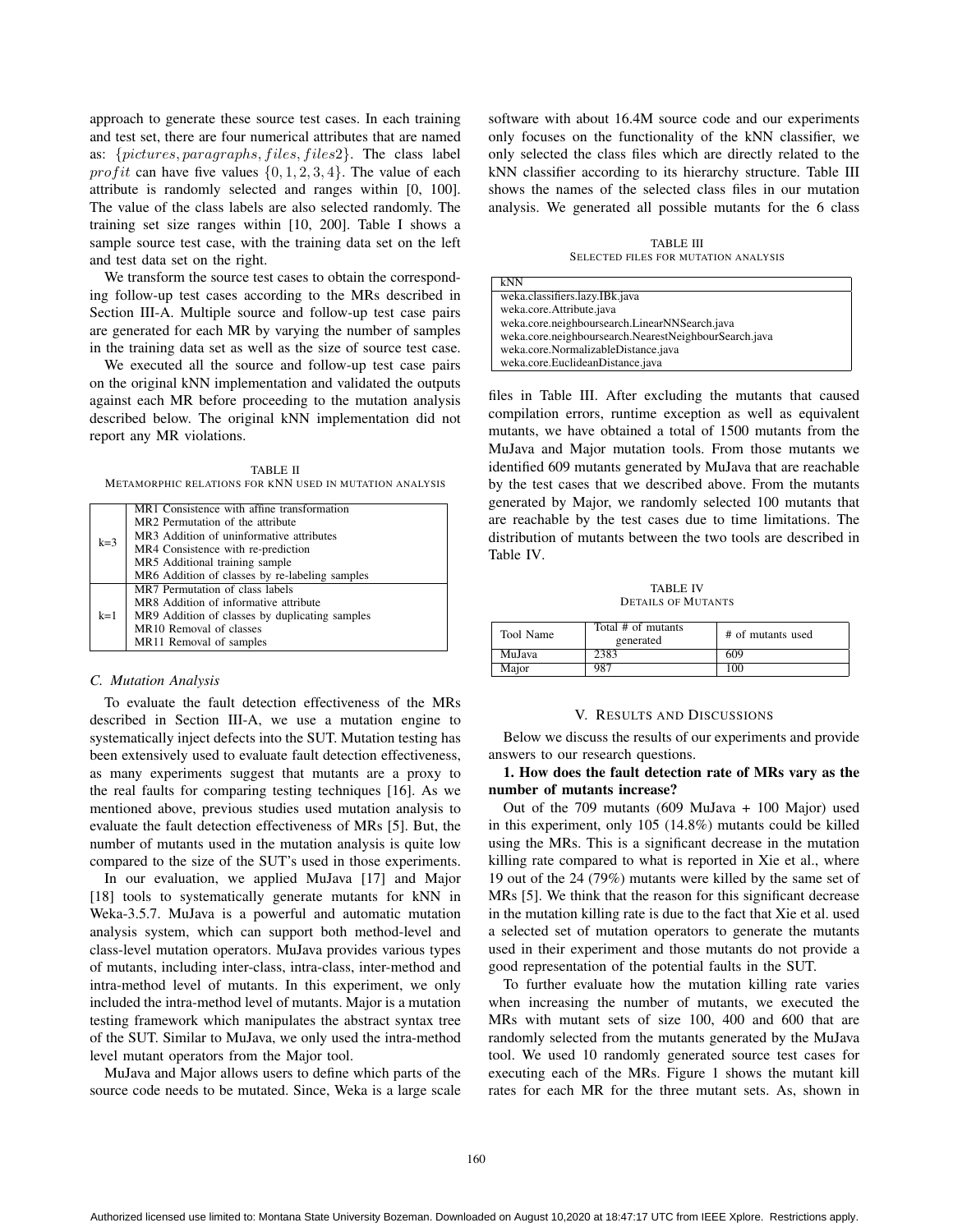

Fig. 1. Mutant kill rate for each MR by varying Mutant Size.

Figure 1, mutant kill rate for all the MRs reduced when the number of mutants were increased. In particular, the killing rates for sizes 400 and 600 are significantly lower compared to size 100 for MR6, MR7, and MR9.

A Significant decrease in the mutation killing rate with the increased number of mutants.

2. Does the fault detection rate of MRs change with varying the data set size in the source test cases?

The goal of this research question is to identify whether fault detection effectiveness of MRs vary with the size of the data sets used as the source test case. In this experiment, we created data sets of 18 different sizes where the number of samples vary from 30 to 200. These data sets were executed on 100 mutants that were randomly selected from the MuJava mutants.

Figure 2 shows the mutant killing rate for each MR with varying number of samples in the source test cases. It is interesting to note that mutants killing rate is low for all the MRs across the different data sets ranging between 10% and 37%. Only MR7 and MR9 is showing some variation in the killing rate which is 6% and 4%, respectively. On the other hand, the rest of MRs have a constant mutants killing rate despite the difference in data set sizes used as the source test cases. In summary, varying the size of the random sample data has no significant effect on the fault detection effectiveness of the considered MRs. But it might be possible to increase the fault detection effectiveness by generating test data based on some test coverage criterion as we discussed in our previous study [15].

No major changes in the kill rate with varying data set size.

# 3. Does the fault detection effectiveness vary with the mutation engine used to generate the mutants?

In order to answer this research question, we used mutants from MuJava and Major mutation tools. We used 10 randomly generated sample data sets as source test cases for each MR and executed them on a set of 100 randomly selected mutants from MuJava and a set of 100 randomly selected mutants from Major. We report the results of this evaluation in Figure 3.

As shown in Figure 3, the overall mutant killing rate on the MuJava and Major mutants is 43.6% and 35.1%, respectively. When comparing the results at the individual MR level, it is noticeable that there is some consistency in the killing rate for each MR between these two tools. For example, for both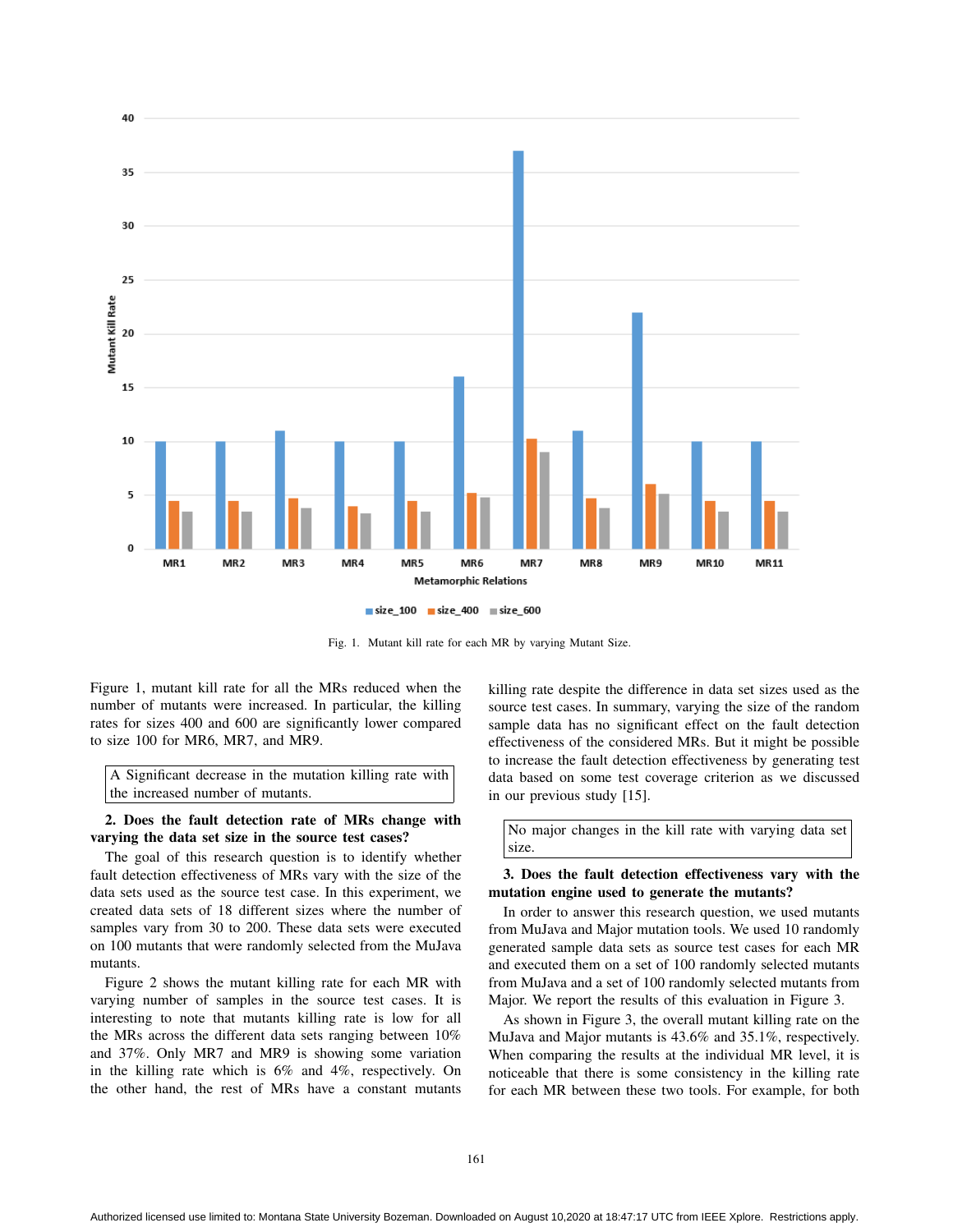

Fig. 2. Mutant kill rate by each MR in kNN with varying data Set.

tools, MR7 and MR9 have comparatively higher mutants killing rate than the other MRs. Also it is interesting to note that for all the MRs except MR7, killing rate of Major mutants is higher than that of the MuJava mutants even though the overall killing rate is higher for MuJava mutants. This indicates that the mutation killing is dominated by MR7. In summary, overall MuJava mutants are easier to kill, while with majority of MRs Major mutants are easier to kill.

Most effective MRs perform consistently across the two mutation tools.

#### VI. RELATED WORK

There has been a significant amount of work done on applying machine learning to solve software testing problems compared to testing machine learning applications [19]. For example, machine learning has been used to predict likely MRs for a given programs [20]–[23].

MT has been applied to test different types of machine learning applications [4]. A case study done on real world machine learning application framework shows that MRs can effectively detect faults [5]. A recent work [6] investigated the application of metamorphic testing to test complex machine learning algorithms such as SVMs with non-linear kernels and deep residual neural networks (ResNET). The technique was able to successfully detect mutants in open-source machine learning applications.

MRs has been proven to be a core element of MT. In image processing applications MT was used by Tahir et al. [24]. They have shown that only few MRs that are related to specific images are more effective in detecting faults than others. Regardless of conducting MT, MRs have been used for the augmentation of the machine learning models [25]. Here MRs were identified based on properties of the input data and the usage of the binary classification model. Hui et al. [26] has proposed a semi automated MT approach for GIS testing that used the superficial area calculation program to illustrate the process of the testing approach. They have developed a MR model to generate compound MRs.

Some research efforts are reported on how to identify effective MRs. Asrafi et al. [27] have observed a correlation between the test code coverage achieved by an MR and its fault detection effectiveness. In object oriented software testing a method of constructing MRs based on algebraic specification has been proposed [28]. This method provides low MRs redundancy and improves the efficiency of software testing.  $\mu$ MT [29] a MR construction tool that uses data mutation to construct an input relation and the generic mapping rule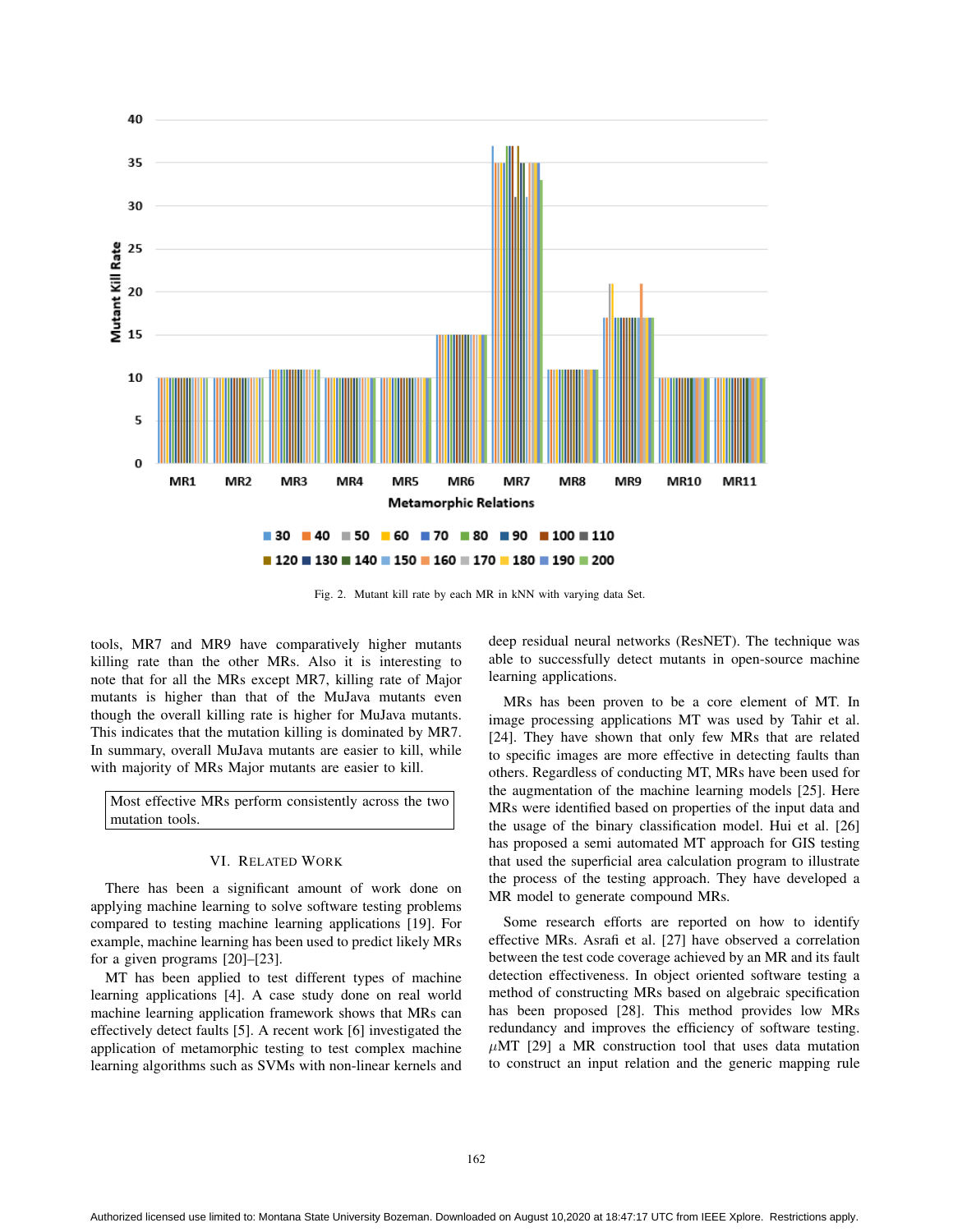

Fig. 3. Average mutants kill rate by each MR for MuJava and Major tool.

associated with each mutation operator to construct output relation.

## VII. CONCLUSIONS AND FUTURE WORK

Previous studies have developed MRs for conducting MT on supervised classifiers. But, a major drawback of these studies is the limited number of mutants used to evaluate their fault detection effectiveness. In this paper, we empirically evaluated the fault detection effectiveness of MRs developed for supervised classifiers using a set of 709 reachable mutants, which is a significant increase in the number of mutants compared to what is used in the previous studies.

Our study shows that the MRs identified based on user expectations of supervised classifiers are not as effective in detecting faults as claimed in previous studies. Out of the 709 mutants only 14.8% of mutants could be detected using these MRs. Our study also shows that changing the size of randomly generated data used as source test cases does not have an effect on the fault detection effectiveness of these MRs.

In the future, we plan to develop MRs based on specific algorithmic properties of commonly used supervised classifiers. We think such MRs will have higher fault detection effectiveness compared to the ones we investigated in this study. We also plan to investigate ways to develop more effective source test cases for this domain using various data distributions. Further, we plan to extend this experiment to other machine learning algorithms including deep learning algorithms.

#### ACKNOWLEDGMENT

This work is supported by award number 1656877 from the National Science Foundation. Any Opinions, findings and conclusions or recommendations expressed in this material are those of the author(s) and do not necessarily reflect those of the National Science Foundation.

#### **REFERENCES**

- [1] "Svm application list," http://www.clopinet.com/isabelle/Projects/SVM/ applist.html.
- [2] R. S. Michalski, J. G. Carbonell, and T. M. Mitchell, *Machine Learning: An Artificial Intelligence Approach*. Springer Publishing Company, Incorporated, 2013.
- [3] E. J. Weyuker, "On testing non-testable programs," *The Computer Journal*, vol. 25, no. 4, pp. 465–470, 1982. [Online]. Available: http://dx.doi.org/10.1093/comjnl/25.4.465
- [4] C. Murphy, G. E. Kaiser, L. Hu, and L. Wu, "Properties of machine learning applications for use in metamorphic testing," in *SEKE*, 2008.
- [5] X. Xie, J. W. K. Ho, C. Murphy, G. Kaiser, B. Xu, and T. Y. Chen, "Testing and validating machine learning classifiers by metamorphic testing," *J. Syst. Softw.*, vol. 84, no. 4, pp. 544–558, Apr. 2011. [Online]. Available: http://dx.doi.org/10.1016/j.jss.2010.11.920